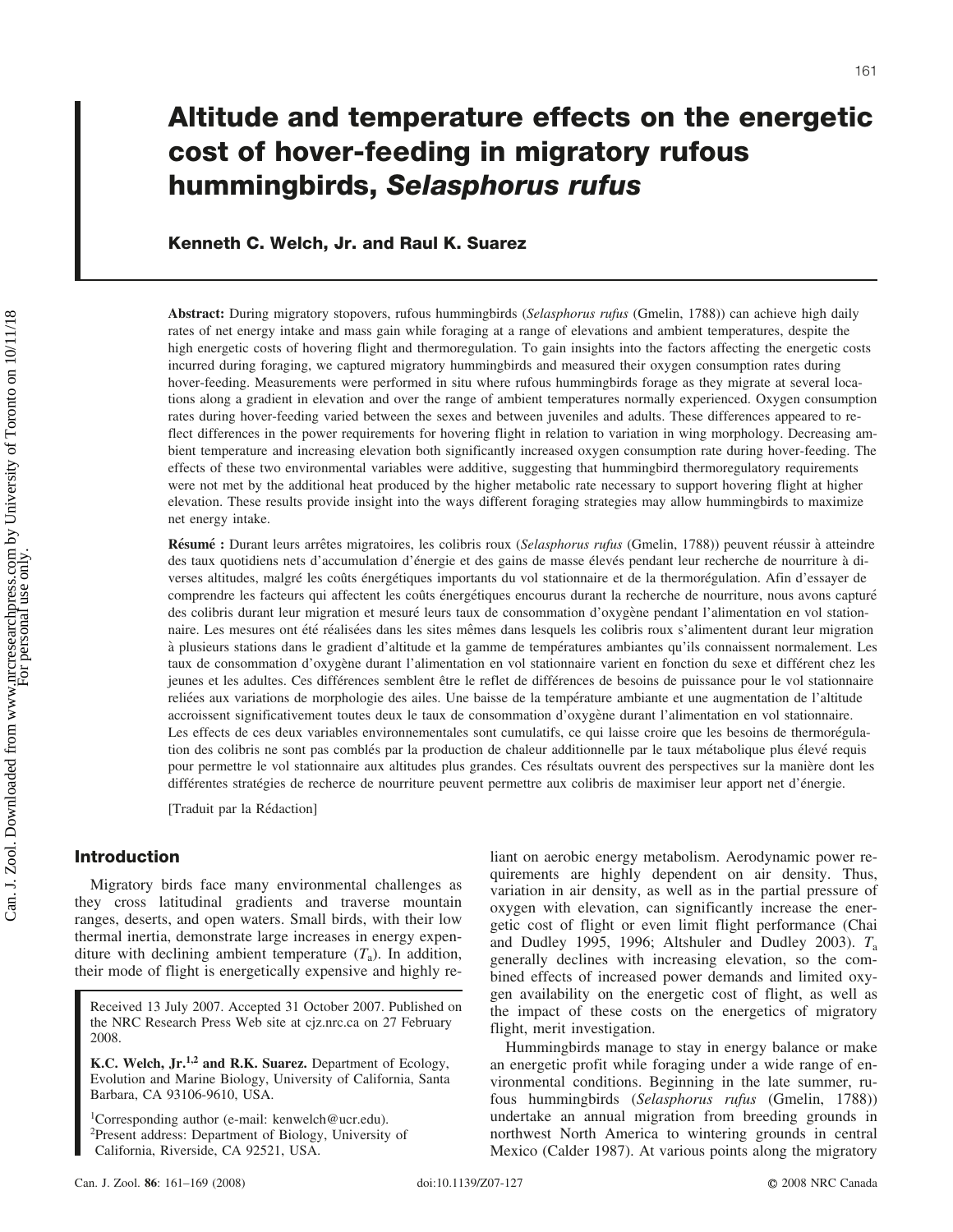study classified by age (AHY, after hatch year  $(>1$  year old); HY, hatch year  $(<1$  year old)) and sex (F, female; M, male). Total number Number of individual

**Table 1.** Numbers and mean masses of rufous hummingbirds (*Selasphorus rufus*) included in

| Age class | $Sex$ <i>n</i> | Total number<br>of trials* | Number of individual<br>data points/trial (range) | Mean $(\pm SE)$ mass during<br>all experiments $(g)$ |
|-----------|----------------|----------------------------|---------------------------------------------------|------------------------------------------------------|
| НY        |                |                            | $34 - 74$                                         | 3.86                                                 |
| AHY       |                |                            | $20 - 67$                                         | $3.52 \pm 0.06$                                      |
| НY        | М              |                            | $37 - 81$                                         | $3.44\pm0.11$                                        |
| AHY       | М              |                            | $8 - 91$                                          | $3.32 \pm 0.11$                                      |

\*A trial is defined as data from one individual at one elevation.

route including the Eastern Sierras, they establish and defend territories where they actively forage to rebuild fat stores. Such refuelling sites occur over a wide range of elevations. During early morning at higher elevations, rufous hummingbirds are often exposed to near-freezing *T*<sup>a</sup> (Gass et al. 1999).

Because of their small size, hummingbirds display high resting oxygen consumption rates ( $\dot{V}_{\text{O}_2 \text{rest}}$ ) that increase further as  $T_a$  declines below their thermoneutral zone and thermogenic mechanisms are activated (Lasiewski 1963; López-Calleja and Bozinovic 1995; Chai et al. 1998; Gass et al. 1999). The high energetic cost of flight among hummingbirds raises the question of whether the heat produced during exercise is sufficient to cover the energetic cost of thermoregulation when hover-feeding in cold environments. Previous attempts to quantify the energetic cost of hovering in hummingbirds at low  $T_a$  have led to somewhat contradictory results. Using indigo-capped (*Amazilia cyanifrons* (Bourcier, 1843); mean 4.8 g) and rufous-tailed (*Amazilia tzacatl* (De la Llave, 1833); mean 4.4 g) hummingbirds, Schuchmann (1979) found that mass-specific  $(M_b, \text{body}$  mass) oxygen consumption rate during hovering mass) oxygen consumption  $(\dot{V}_{\text{O}_2\text{hov}}/M_b)$  increased as  $T_a$  declined to 4 °C, with slopes similar to those at rest. This high added cost owing to thermoregulation during hovering flight contrasts with results obtained by Berger and Hart (1972) using glittering-throated emeralds (*Amazilia fimbriata* (Gmelin, 1788); mean 5.7 g) and Chai et al. (1998) using ruby-throated hummingbirds (*Archilochus colubris* (L., 1758); mean 4.5 g). Both groups found only modest increases in  $\dot{V}_{\text{O}_2\text{hov}}/M_\text{b}$  during  $T_\text{a}$  hovering in response to declining *T*a, indicating near-complete substitution of thermoregulatory heat production by the heat produced during exercise.

Since air density declines as a function of increasing elevation, theory predicts that mechanical power requirements should increase along with metabolic rates (Ellington 1984). Therefore, more heat should be generated as a by-product of hovering at higher elevation. In assessing the utility of this additional heat production, two possibilities can be imagined. First, the additional heat generated as a result of the additional energy expenditure during hovering at high elevation may be insufficient to meet the thermogenic requirements at low  $T_a$ . If so, the effect of  $T_a$  on  $\dot{V}_{\text{O}_2\text{hov}}/M_b$  should be independent of altitude (i.e., the slope of the relationship between hovering oxygen consumption rate and *T*<sup>a</sup> should be the same regardless of elevation). Alternatively, the additional heat generated as a result of the increased metabolism may substitute for the additional thermogenic requirements associated with hovering at low  $T_a$ . In this case, the slope of the relationship between hovering oxygen consumption rate and temperature should decrease with increasing elevation.

Despite greatly increased metabolic costs incurred during hovering flight at low  $T_a$  and high elevation, refuelling rufous hummingbirds achieve remarkable rates of net energy gain, adding as much as 50% to their lean body mass in fat over a 1- to 2-week period at an elevation of ~1700 m (Carpenter et al. 1993*a*). One of the mechanisms employed to save energy and increase the rate of mass gain is nocturnal torpor (Carpenter et al. 1993*a*; Hiebert 1990; Hiebert 1993). Nevertheless, mass gain during daytime foraging can be achieved despite the high energetic costs of flight and thermoregulation. In short-term laboratory experiments at *T*<sup>a</sup> of 5  $\degree$ C, Gass et al. (1999) found that rufous humming birds are able to achieve an energetic profit and gain mass by foraging at high frequency on 30% (*m*/*v*) sucrose. Under similar conditions, broad-tailed hummingbirds (*Selasphorus platycercus* (Swainson, 1827)) are unable to maintain energy balance and lose mass (McWhorter and Martínez del Rio 2000). Although it has been possible to model hummingbird time and energy budgets to gain insights into how they might achieve net energy gain under various environmental conditions (Gass and Garrison 1999), the predictive power of such models can be improved through the incorporation of more realistic assumptions concerning the combined effects of *T*<sup>a</sup> and altitude on energy expenditure. In this study, we captured rufous hummingbirds and measured their hovering oxygen consumption rates at several sites along a gradient in elevation and over a wide range of  $T_a$ s. Our use of migratory hummingbirds to perform measurements in the actual habitats through which they migrate and forage differs from previous laboratory studies, some of which employed artificial mixtures of helium and oxygen to manipulate air density.

## **Materials and methods**

#### **Study organisms**

Rufous hummingbirds of each sex and age class were captured in a modified Hall trap (Russell and Russell 2001) between 27 June and 8 August of 2004 and 2005 in Inyo (at 1539 m elevation) and Mono (at 2445 m elevation) counties, California. In every case, hummingbirds were held in captivity for at least 3 days before participating in the study, to allow for the rebuilding of any nonadipose tissue potentially catabolized during the previous period of migratory flight (Carpenter et al. 1993*a*). Table 1 shows the numbers of each age and sex class included in this study, as well as the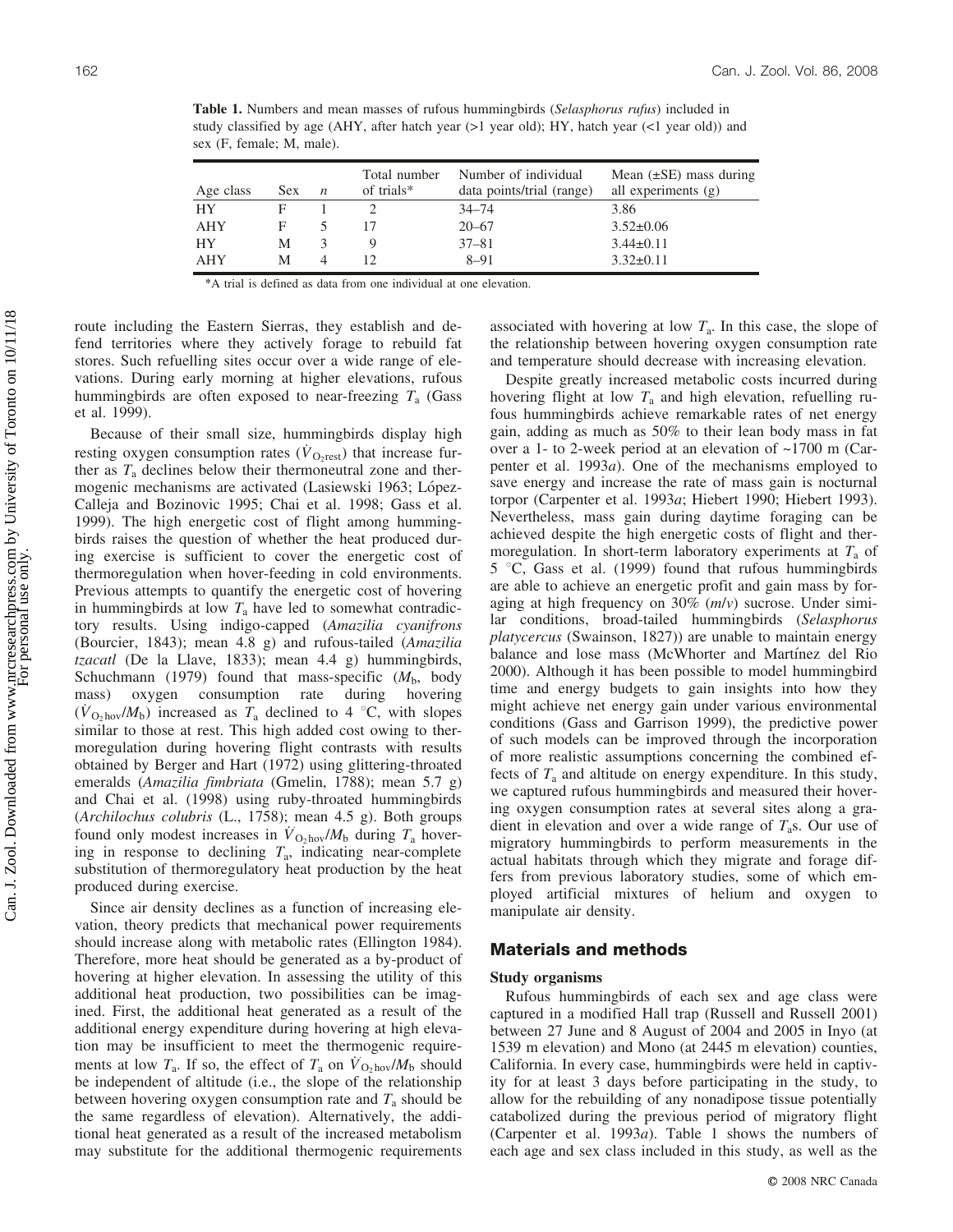**Table 2.** Elevations and locations of research sites in California used to study the rufous hummingbirds (*Selasphorus rufus*).

3 2445 Valentine Camp, Mammoth Lakes Mono 4 3089 Mosquito Flats, Rock Creek Mono

mean masses of hummingbirds in each group. Birds were fed ad libitum on a 13%  $(m/v)$  solution of Nektar<sup>®</sup>-Plus (Guenter Enderle, Tarpon Springs, Florida) supplemented with table sugar (5% *m*/*v*). This solution was also utilized during the experiments described below.

## **Data collection**

All experiments were conducted while the birds were inside a 0.6 m  $\times$  0.6 m  $\times$  0.6 m cage composed of window screen and acrylic. Data were collected from each bird at 1–4 separate sites  $(3 \pm 1)$  sites) along a gradient in elevation spanning >3000 m (12–3089 m; see Table 2). The elevation at each site was determined by GPS. Data collection took place between 0530 and 1850 on any given day, although no period of data collection on any individual bird on any day exceeded 6 h in duration. Data collection was conducted continuously utilizing only one bird at any time and lasted between 2 and 6 h. Ambient temperature during the period of data collection changed as the natural result of heating following the rising of the sun in the morning hours and cooling during late afternoon hours. This natural temperature variation was exploited during the period of data collection to explore the effect of temperature on oxygen consumption rate during hovering. All hummingbirds were allowed to feed for a minimum of 30 min prior to each period of data collection to ensure that hummingbirds were oxidizing predominantly carbohydrate during the entire period of data collection (Suarez et al. 1990; Welch et al. 2006, 2007; Welch and Suarez 2007). All data collection was conducted while the experimental cage was placed outdoors, shaded from direct sunlight. Data collection conducted at higher elevation sites (1539–3089 m in elevation) within Inyo and Mono counties, California, took place between 29 June and 14 August of 2004 and 16 June and 30 August of 2005 (Table 2). Throughout this period, birds were housed in similar cages on or nearby the grounds of the University of California Valentine Eastern Sierra Reserve – Valentine Camp. Hummingbirds were transported in cages, with constant access to food, in the early morning to the 1539 and 3089 m data collection sites by automobile. Data collection at 12 (see below) and 2445 m took place in areas immediately adjacent to the holding facilities. Data collection conducted at the lower elevation site (12 m in elevation) on the campus of the University of California, Santa Barbara, (UCSB) took place between 9 September and 14 October of 2004 and 6 September and 26 October of 2005 (Table 2). During these periods, birds were housed at the UCSB aviary in individual outdoor, wire-mesh enclosures measuring 1.8 m tall  $\times$  0.6 m wide  $\times$  2.4 m long, or larger. Capture, housing, and experimental protocols adhered to the recommendations of the Guide for the Care and Use of Laboratory Animals (Institute of Laboratory Animal Resources Commission on Life Sciences 1996) and were approved by the UCSB Institutional Animal Care and Use Committee (protocol No. 672).

## **Respirometry**

Oxygen consumption rates during hovering were obtained by inducing hummingbirds to voluntarily place their heads inside a respirometry mask to access the feeding solution following the technique described by Bartholomew and Lighton (1986). A 50 mL conical tube, capped by a rubber stopper, served as the reservoir for the Nektar $\mathbb{B}$ -Plus and table sugar solution. The rubber stopper was pierced by an 8 mm (inner diameter) glass tube of ~20 cm in length. This glass tube was bent at a  $\sim 30^\circ$  angle approximately halfway along its length and fire polished so that the external opening had closed to roughly 2–3 mm in diameter. A plastic cylinder (16 mm inner diameter), which served as a mask whenever the hummingbird accessed the feeder, was attached to the front of a red plastic flower (Perky-Pet<sup>®</sup>) brand, Denver, Colorado) and this was fastened to the glass feeding tube with a rubber grommet secured to the back end of the plastic flower. The cylinder was punctured by 0.25 inches (1 inch = 25.4 mm) inner diameter polyethylene tubing approximately halfway along its length, serving as the conduit through which air could be drawn through the mask and delivered on to the respirometric equipment. A photoresistor was attached to the bottom of the plastic mask adjacent to the open end. When a hummingbird's head was inside the mask (during a feeding event), the photoresistor was occluded. By determining the length of time the resistance signal from the photoresistor was elevated (indicating occlusion), the duration of any given feeding event could be calculated. All feeding events  $\langle 1 \rangle$  s in duration were excluded from analysis. Overall, feeding events averaged  $6.4 \pm 3.8$  s (range 1.0–36.0 s) in duration.

Air was drawn through the feeder mask and then passed through a column of Drierite–Ascarite–Drierite (Drierite: W.A. Hammond Drierite Co., Ltd., Xenia, Ohio; Ascarite II: Arthur H. Thomas Company, Philadelphia, Pennsylvania) to remove water vapour and carbon dioxide from the airstream. Subsequently, the air passed into the oxygen analyzer. During 2004, the oxygen analyzer was the  $FOX^{\otimes}$ model (Sable Systems International Inc., Las Vegas, Nevada). During 2005, the oxygen analyzer was a  $\text{FOXBOX}^{\text{R}}$ model (Sable Systems International Inc.). In each case, flow rate corrected to standard temperature and pressure (STP) was sensed by an internal mass-flow meter and was maintained between 1000 and 1100 mL-min–1 by control of pumping intensity via a mechanism internal to each analyzer. STP-corrected oxygen data associated with each feeding event were first corrected by subtracting baseline values (determined as the linear extrapolation of points directly before and after the feeding event in question). These baseline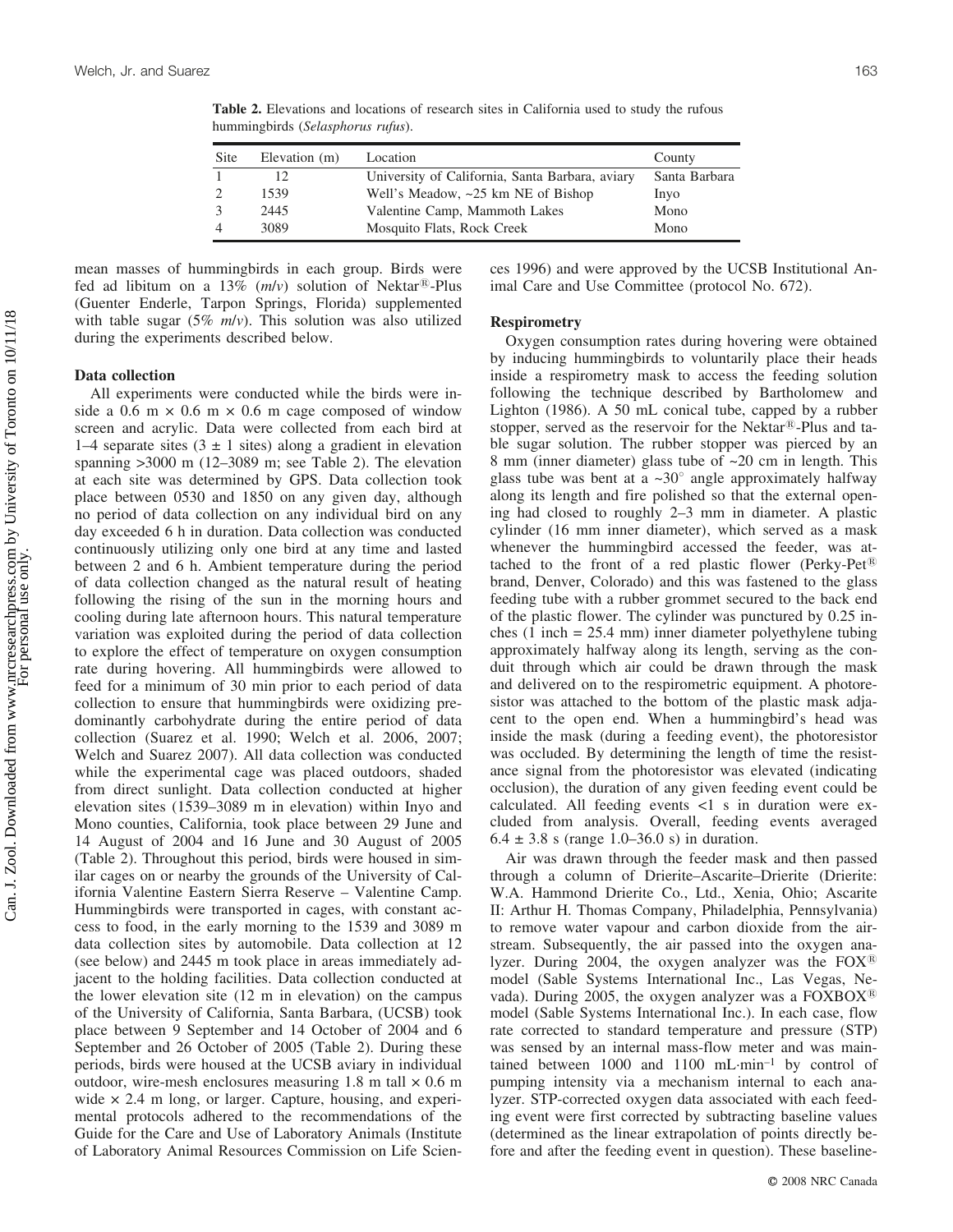corrected data were then converted to millilitres of gas using eq. 3*b* of Withers (1977). Rates of oxygen consumption were determined by dividing the calculated volume of oxygen consumed by the duration of the feeding event. Prior to each period of data collection, the oxygen analyzer was calibrated with well-mixed ambient air drawn through the mask in the absence of the hummingbird.

The only perch provided to the hummingbird inside the experimental chamber was placed on top of a balance. Thus, whenever the bird perched, its mass was measured. A thermoresistor was placed adjacent to the feeder mask, allowing for recording of *T*a. Analog voltage outputs from the thermoresistor, the balance, the photoresistor, and the oxygen analyzer were conveyed to a UI2 Universal Interface (Sable Systems International Inc.) that converted all data to digital format and transmitted it to a notebook computer where it was recorded.

#### **Data analysis**

Data from any individual at a given elevation were excluded from analysis if the temperature range over which data were obtained spanned <10  $\degree$ C. This was done because scatter in the data potentially obscured actual correlations between oxygen consumption rate and temperature when the temperature range was not sufficiently large. Data were analyzed using multiple linear regression on each individual hummingbird independently. The effects of temperature, elevation, and their interaction were examined in each case, except for one hummingbird for which data were only available from only one elevation. All data are reported as means  $\pm$  SE.

## **Results**

Colder  $T_a$  and higher elevation independently increased metabolic rates during hovering in migratory rufous hummingbirds. Multiple linear regression modelling on each individual revealed that  $\dot{V}_{\text{O}_2\text{hov}}/M_\text{b}$  increased significantly as temperature decreased  $(P \le 0.0029)$ . Additionally,  $\dot{V}_{\text{O}_2\text{hov}}/M_\text{b}$  increased significantly as elevation increased for each individual  $(P < 0.0001)$ . The effect of the interaction of elevation and temperature on  $\dot{V}_{\text{O}_2\text{hov}}/M_\text{b}$  was significant  $(P < 0.05)$  for 6 out of 12 hummingbirds (Fig. 1).

The calculated slopes of the regression of  $\dot{V}_{\text{O}_2\text{hov}}/M_\text{b}$  (mL  $O_2 \cdot g^{-1} \cdot h^{-1}$ ) vs.  $T_a$  (i.e., the thermal conductance) at each elevation at which an individual was studied were significantly less than zero ( $P \le 0.0104$ ) and ranged from  $-0.87$ to  $-0.25$  mL  $O_2 \cdot g^{-1} \cdot h^{-1} \cdot ^{\circ}C^{-1}$ . Table 3 lists the calculated values of thermal conductance at each site along the gradient in elevation averaged by age class and sex. The mean thermal conductance across individuals was  $-0.58 \pm$ 0.04 mL  $O_2 \cdot g^{-1} \cdot h^{-1} \cdot ^{\circ}C^{-1}$  (*n* = 13).

The slope of the relationship of  $\dot{V}_{\text{O}_2\text{hov}}/M_b$  to elevation, averaged across individuals, was  $4.3 \pm 0.3$  mL  $O_2 \cdot g^{-1} \cdot h^{-1} \cdot km^{-1}$  $(n = 12)$ . Figure 2 shows mean values of  $\hat{V}_{\text{O}_2\text{hov}}/M_{\text{b}}$  at 0 °C, calculated from estimates of thermal conductance for each bird, at each elevation, averaged for each age and sex class. These values of  $\dot{V}_{\text{O}_2\text{hov}}/M_\text{b}$  permit comparison of  $\dot{V}_{\text{O}_2\text{hov}}/M_\text{b}$  across elevations at a constant *T*<sub>a</sub> (Fig. 2). For each age and sex class (except HY F, for which there were just two values available), the relationship between intercept values and elevation was significant (Fig. 2;  $P \leq$  0.0047). While the values of thermal conductance (and the values of  $\dot{V}_{\text{O}_2\text{hov}}/M_\text{b}$  at 0 °C calculated from thermal conductance, see below) calculated for each individual at each elevation are not strictly equivalently independent, linear regression was employed to ensure that the results are more accessible to all readers.

For 6 of 12 individual hummingbirds, there were significant differences in the estimates of thermal conductance among one or more sites along the gradient in elevation. However, there was no consistent pattern of increasing or decreasing thermal conductance with increasing elevation. This is apparent in Fig. 3, which shows mean thermal conductance at each elevation in relation to elevation itself grouped by age and sex class. Linear regression revealed no significant trend in thermal conductance as a function of elevation for each age and sex class (Fig. 3;  $P \ge 0.2685$ ). While there is the suggestion of an inverted U-shaped relationship between thermal conductance and elevation, fitting of a second-degree polynomial curve to the data reveals a significant relationship only for AHY M  $(F_{[3,13]} = 1.1320$ ,  $P = 0.0434$ . For all other groups, the fitted second-degree polynomial curves were not significant ( $P \ge 0.3724$ ).

Figure 2 reveals that mean  $\dot{V}_{\text{O}_2\text{hov}}/M_\text{b}$  varied consistently between age and sex classes across elevations when compared at a given *T*a. Nonparametric statistical analysis revealed significant concordance between age and sex class and mean intercept values at the 1539 and 2445 m sites (Kendall's  $\tau = 1.0$ ,  $P = 0.0415$  for each), but not at the 12 and 3089 m sites (Kendall's  $\tau = 1.0$ ,  $P = 0.1172$  for each). In each case the correlation was complete, and it is likely that limitations in sample size led to a lack of statistical significance being detected at the 12 and 3089 m sites.

## **Discussion**

When faced with declining  $T_a$ , hummingbird  $\dot{V}_{O_2}$ <sub>rest</sub> dramatically increases as thermogenic mechanisms are activated. Gass et al. (1999) found that rufous hummingbirds respond to low  $T_a$  by increasing foraging effort and, when provided sufficiently high sucrose concentrations in their diet, are able to maintain energy balance or achieve net energy gain despite the high costs of hovering and thermoregulation. That laboratory study led to the present one which aimed to characterize the energetic costs incurred by migratory rufous hummingbirds as they experience the range of air densities, oxygen partial pressures, and *T*<sup>a</sup> values in the actual habitats in which they forage. The natural variation in environmental conditions inherent in the field-based measurements described here precludes rigorous mechanistic conclusions. Rather than inferring details concerning physiological or biochemical mechanisms as in previous studies (Suarez et al. 1990; Welch et al. 2006, 2007; Welch and Suarez 2007), our intention was to estimate the energetic costs incurred by rufous hummingbirds as they hover during foraging under the field conditions they naturally encounter during migratory refuelling.

Our data indicate that the heat generated by increased metabolism during hovering flight in hummingbirds is not sufficient to fully meet their thermogenic requirements at low *T*<sup>a</sup> under field conditions. The values of thermal conductance (i.e., slopes of the relationship between  $\dot{V}_{\text{O}_2\text{hov}}/M_\text{b}$  and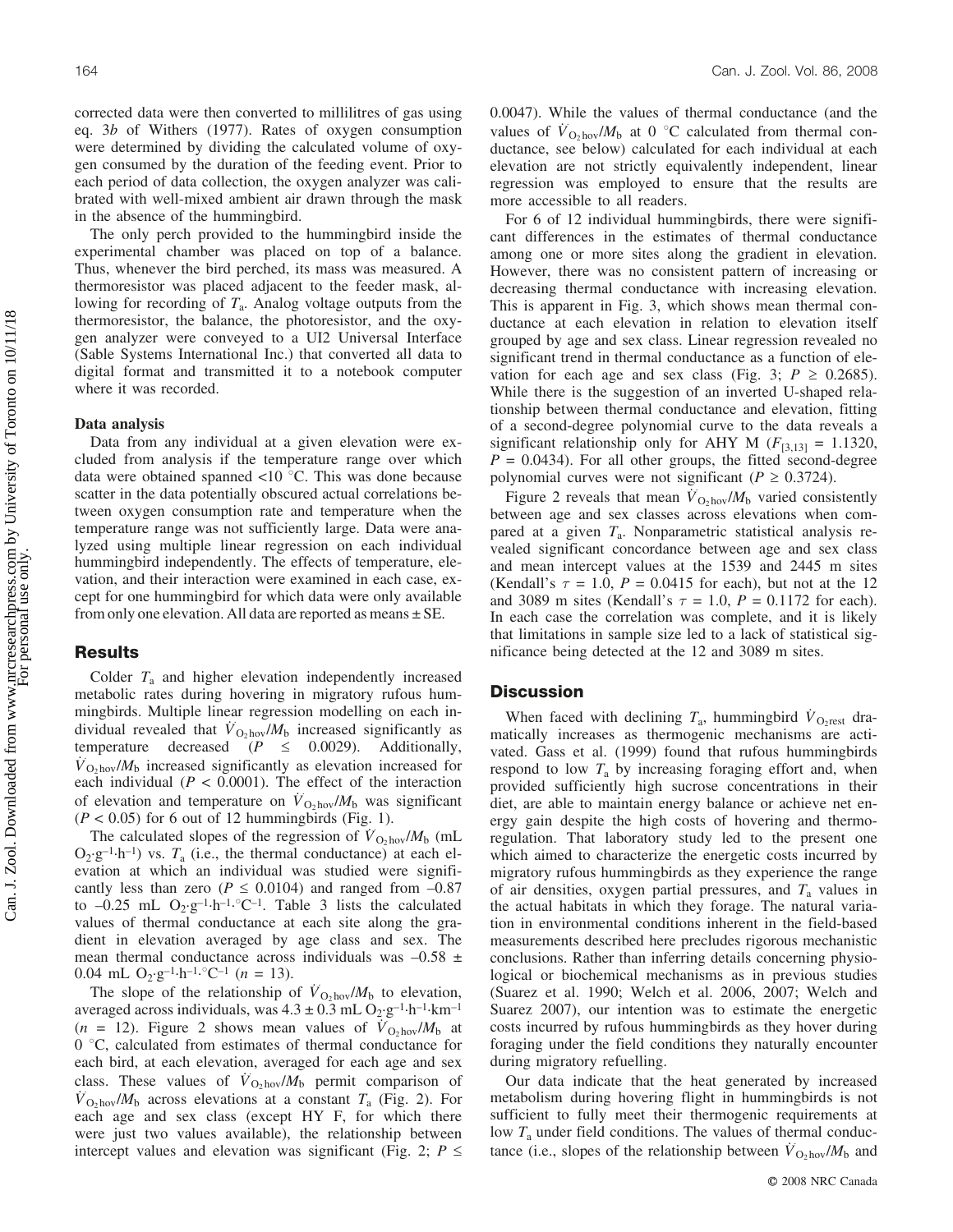**Fig. 1.** Plots of the relationship between hovering mass-specific oxygen consumption rate and temperature by elevation for each rufous hummingbird (*Selasphorus rufus*). Multiple linear regression reveals a significant effect of temperature ( $P \le 0.0029$ ) and elevation ( $P \le$ 0.0001) for most individuals. The effect of elevation on  $\dot{V}_{\text{O}_2\text{hov}}/M_b$  could not be evaluated for individual N43934 because data were available at only one site along the gradient in elevation. AHY, after hatch year (>1 year old); HY, hatch year (<1 year old); F, female; M, male.

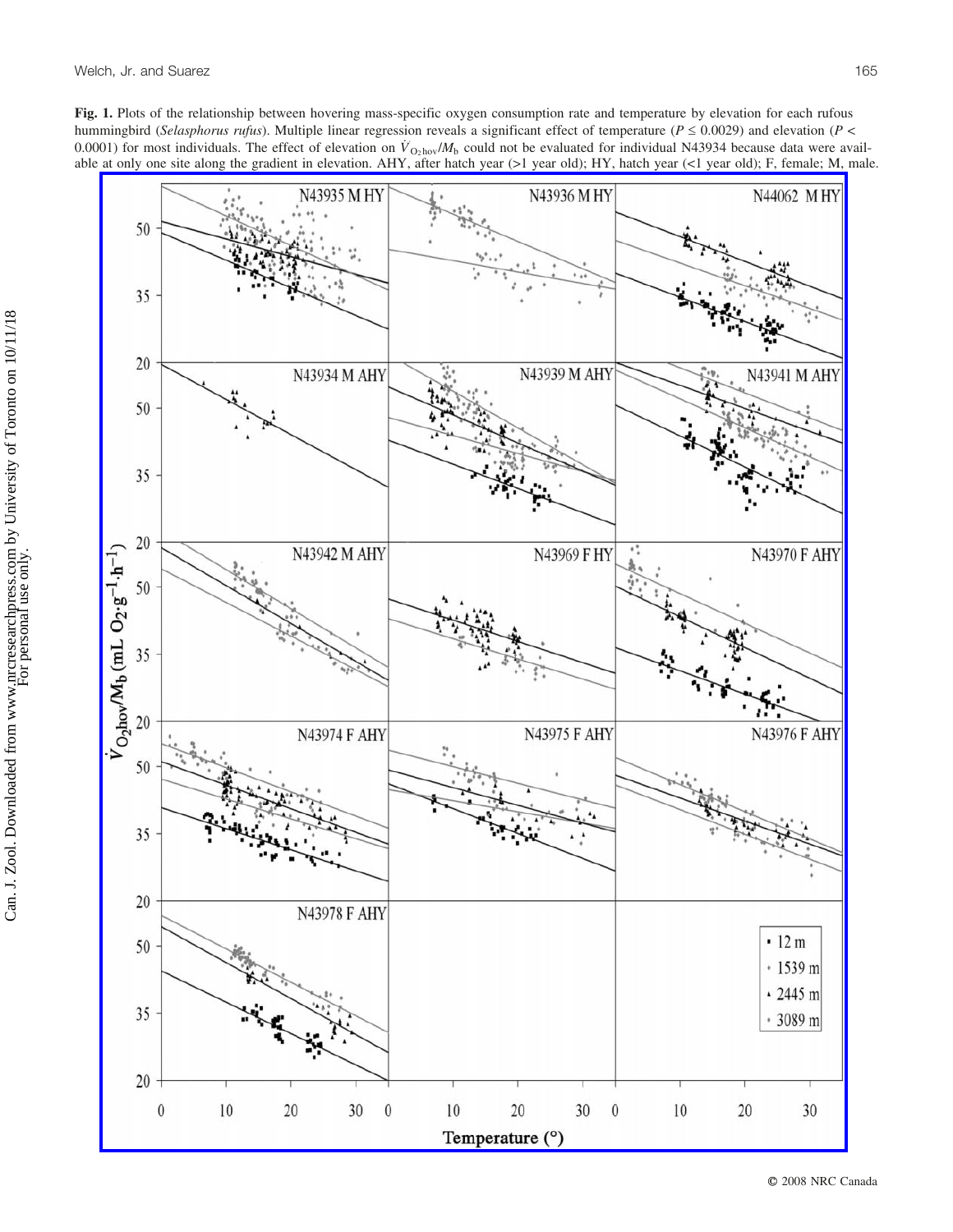**Table 3.** Mean thermal conductance (i.e., slopes of the relationship between hovering massspecific oxygen consumption rate and temperature) of rufous hummingbirds (*Selasphorus rufus*), grouped by age and sex class, at each elevation site.

|           |     | Mean ( $\pm$ SE) thermal conductance (mL O <sub>2</sub> ·g <sup>-1</sup> ·h <sup>-1</sup> ·°C <sup>-1</sup> ) by elevation |                   |                    |                    |  |
|-----------|-----|----------------------------------------------------------------------------------------------------------------------------|-------------------|--------------------|--------------------|--|
| Age class | Sex | $12 \text{ m}$                                                                                                             | 1539 m            | 2445 m             | 3089 m             |  |
| <b>HY</b> | F   |                                                                                                                            | $-0.45(1)$        | $-0.47(1)$         |                    |  |
| AHY       | F   | $-0.56\pm0.05(4)$                                                                                                          | $-0.41\pm0.09(3)$ | $-0.58\pm0.07(5)$  | $-0.59\pm0.06(5)$  |  |
| <b>HY</b> | M   | $-0.58\pm0.04(2)$                                                                                                          | $-0.38\pm0.07(3)$ | $-0.47\pm0.08$ (2) | $-0.63\pm0.03$ (2) |  |
| AHY       | M   | $-0.62\pm0.08(2)$                                                                                                          | $-0.60\pm0.10(3)$ | $-0.69\pm0.08(4)$  | $-0.75\pm0.10(3)$  |  |

Note: AHY, after hatch year (>1 year old); HY, hatch year (<1 year old); F, female; M, male. Values in parentheses are the number of birds studied at each elevation. The regressions are significantly different from zero for each individual hummingbird at each site ( $P \le 0.0104$ ).

**Fig. 2.** Mean ( $\pm$ SE) mass-specific oxygen consumption rate of rufous hummingbirds (*Selasphorus rufus*) at 0 °C (based on calculated thermal conductance) as a function of elevation. There is a significant positive relationship between the intercept value and elevation  $(P \le 0.0047)$  for each age and sex class, except for HY F, which only had two values available. AHY, after hatch year (>1 years old); HY, hatch year (<1 year old); F, female; M, male.



temperature) reported here  $(-0.58 \pm 0.04 \text{ mL O}_2 \cdot \text{g}^{-1} \cdot \text{h}^{-1} \cdot \text{C}^{-1})$ are similar to those reported by Hiebert (1990) and Lasiewski (1963) for perched rufous hummingbirds and Schuchmann (1979) for rufous-tailed hummingbirds but substantially greater than those reported for glitteringthroated emeralds and ruby-throated hummingbirds (Berger and Hart 1972; Chai et al. 1998). The mean body mass of the migratory rufous hummingbirds used in our study,  $3.47 \pm 0.06$  g, is significantly lower than those of the other species used in these laboratory studies. The differences in results across studies are likely due to a combination of interspecific variation and differences in experimental conditions (i.e., natural vs. controlled).

Hovering flight at higher altitude is associated with significantly greater oxygen consumption rates in rufous hummingbirds compared with lower altitudes. This is predicted by aerodynamic theory for hovering animals (Ellington 1984), which says that the power requirements for hovering should increase as a function of decreasing air density. In laboratory studies, Berger (1974) observed an increase in oxygen consumption rate of 6%–8% when simulating a change in elevation between sea level and 4000 m in sparkling violetears (*Colibri coruscans* (Gould, 1846)) and glittering-throated hummingbirds. In the present study, we estimated a substantially greater increase in  $\dot{V}_{\text{O}_2\text{hov}}/M_\text{b}$  as a function of elevation in rufous hummingbirds. At  $20^\circ\text{C}$ , rufous hummingbirds increased their  $\dot{V}_{\text{O}_2\text{hov}}/M_\text{b}$  by ~30% as elevation increased from 12 to 3089 m. In laboratory experiments, Altshuler and Dudley (2003) report that rufous hummingbirds are capable of hovering flight under conditions of normobaric hypoxia when oxygen partial pressures approximated that found at an elevation of 6000 m. Given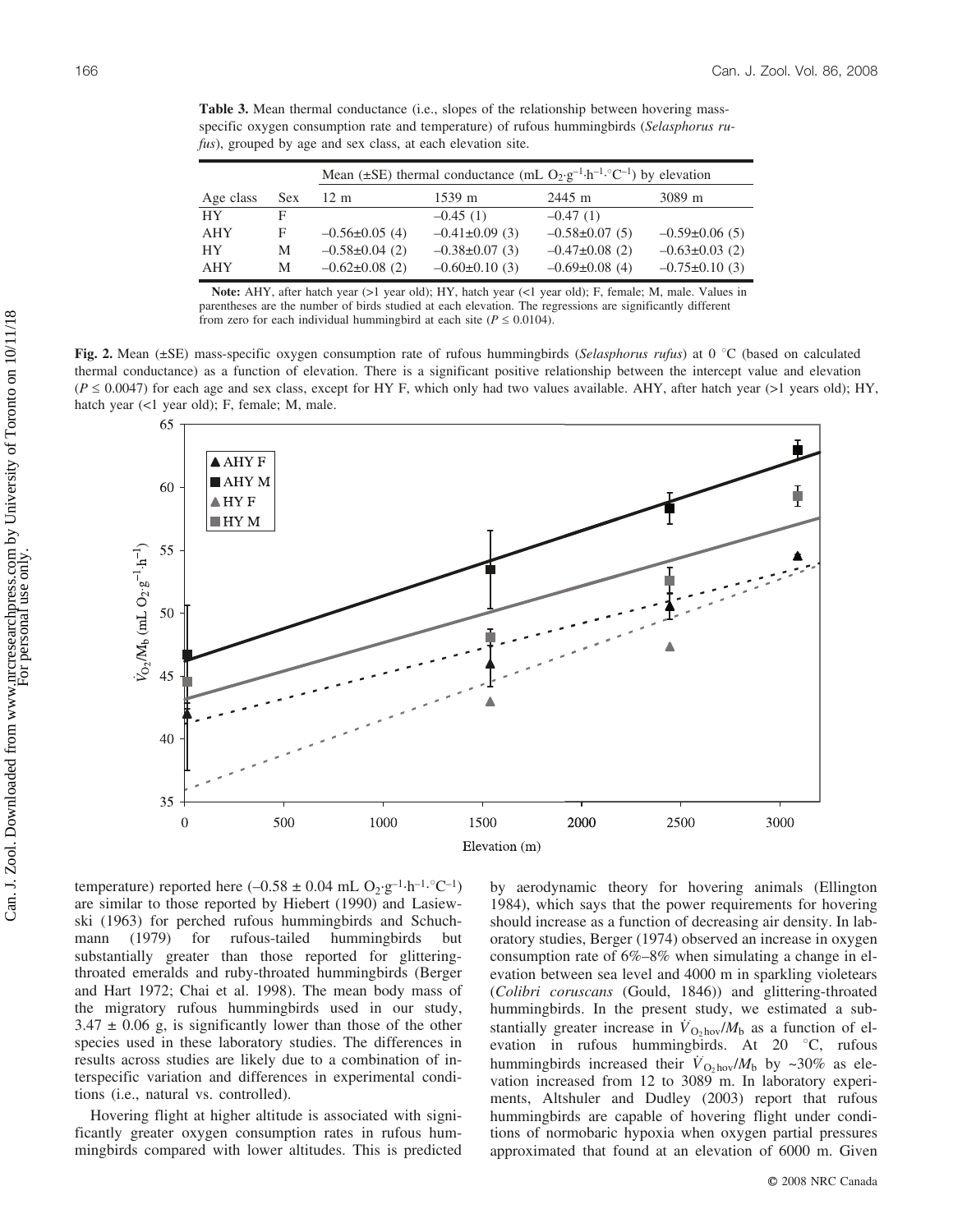**Fig. 3.** Mean (±SE) thermal conductance values (i.e., slopes of the linear regression of relationship between hovering mass-specific oxygen consumption rate of rufous hummingbirds (*Selasphorus rufus*) to ambient temperature as a function of elevation. There is no significant effect of elevation on the thermal conductance when a linear fit is applied ( $P \ge 0.2685$ ). The fitted second-degree polynomial curve was significant for AHY M ( $P = 0.0434$ ) but not for AHY F, HY M, or HY F ( $P \ge 0.3724$ ). AHY, after hatch year (>1 year old); HY, hatch year (<1 year old); F, female; M, male.



the dramatic increase in  $\dot{V}_{\text{O}_2\text{hov}}/M_b$  as a function of increasing elevation observed here, as well as the ability of rufous hummingbirds to sustain hovering flight when the oxygen content of the air is greatly decreased, it is clear that these birds possess large reserve capacities for the delivery of oxygen to exercising muscle tissues.

The additional power requirements necessary to support hovering at high elevation should lead to the production of additional heat as a by-product of increased metabolic rate. While there was statistically significant variation in the slopes of the relationship between  $\dot{V}_{\text{O}_2\text{hov}}/M_\text{b}$  and  $T_\text{a}$  across elevations for 6 of 12 individual hummingbirds, the variation in slopes appears not to follow any pattern and is essentially random. Our results suggest that the additional heat associated with increased metabolism during hovering at higher elevation does not provide additional thermoregulatory benefit. Thus, to maintain thermal homeostasis, rufous hummingbirds must increase their metabolic rate during hovering at low *T*<sup>a</sup> at higher elevations to the same relative extent that they do at lower elevations.

Our data also show that  $\dot{V}_{\text{O}_2\text{hov}}/M_b$  varies in a consistent way between each age and sex class across all elevations regardless of  $T_a$ .  $\dot{V}_{\text{O}_2\text{hov}}/M_b$  values at a given elevation and  $T_a$ for each age and sex class are related in the following way: AHY  $M > HY$   $M >$  AHY  $F > HY$  F. This is an intriguing result given that relative competitive dominance in territorial interactions between members of differing age and sex classes of rufous hummingbirds follows an identical hierarchy (Carpenter et al. 1993*b*, 1993*c*; Kodric-Brown and

Brown 1978). Table 4 lists published average wing length values, as well as wing disc loading (ratio of body mass to area swept out by the wings) values, calculated using mean hummingbird mass in this study for each rufous hummingbird age and sex class. Among AHY M, HY M, and AHY F rufous hummingbirds, increases in mean wing disc loading correspond with greater territorial dominance (Table 4). Thus, relative territorial dominance correlates with higher wing disc loading (Feinsinger and Chaplin 1975; Feinsinger and Colwell 1978; Feinsinger et al. 1979). Altshuler et al. (2004) contend that wing length is a superior predictor of territorial dominance compared with wing disc loading. Wing lengths from published data support this suggestion across all four rufous hummingbird age and sex classes (Table 4). In these studies, it is assumed that general aerial maneuverability should increase as wing length decreases (and by extension wing disc loading increases), thus enabling greater fighting prowess in more dominant territorial hummingbirds. Carpenter et al. (1993*c*) noted that despite their subordinate territorial status, AHY and HY F rufous hummingbirds are able to gain mass approximately as quickly as HY M individuals. They hypothesized that lower wing disc loading affords these age and sex classes lower energetic costs during hovering flight, which allows them to achieve high net energy intake rates despite exclusion from the highest quality resources. Our data show that the more subordinate age and sex classes of rufous hummingbirds display lower mass-specific metabolic rates during hovering when compared at a given temperature and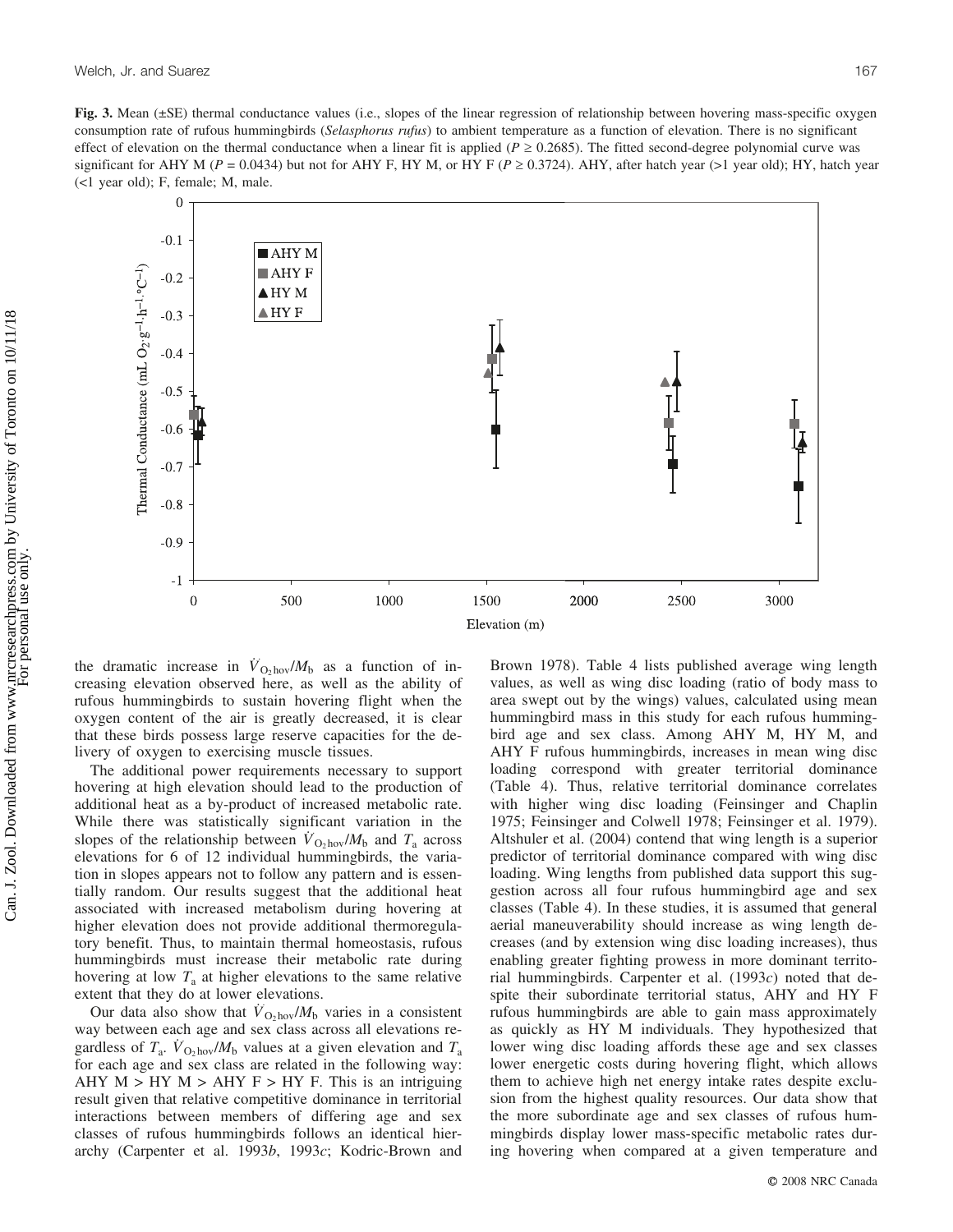**Table 4.** Mean published wing lengths (Kodric-Brown and Brown 1978; Carpenter et al. 1993*c*) and calculated mean wing disc loading (WDL) for each age and sex class of rufous hummingbirds (*Selasphorus rufus*).

| Age class | <b>Sex</b> | $\boldsymbol{n}$ | Mean $(\pm SE)$ wing<br>length $(mm)^*$ | Mean $(\pm SE)$ mass during<br>all experiments $(g)$ | Mean WDL $(g/cm^2)$ <sup>†</sup> |
|-----------|------------|------------------|-----------------------------------------|------------------------------------------------------|----------------------------------|
| HY        | E          |                  | $45.1 \pm 0.1$                          | 3.86                                                 | 0.0405                           |
| AHY       | F          |                  | $44.6 \pm 0.2$                          | $3.52 \pm 0.06$                                      | 0.0377                           |
| HY        | М          | 3                | $43.0 \pm 0.1$                          | $3.44\pm0.11$                                        | 0.0394                           |
| AHY       | М          |                  | 40.7                                    | $3.32 \pm 0.11$                                      | 0.0421                           |

Note: AHY, after hatch year (>1 year old); HY, hatch year (<1 year old); F, female; M, male.

\*Data from Carpenter et al. (1993 $c$ ) and Kodric-Brown and Brown (1978).

<sup>†</sup>WDL is calculated as  $M_b/(2 \text{ mean } + 0.809 \text{ mean}^{0.6})$  based on the equation in Greenewalt (1975).

elevation and support the hypothesis of Carpenter et al. (1993*c*). Hiebert (1993) reported that captive rufous hummingbirds, like wild birds, underwent seasonal changes in daily mass that appeared to reflect their predisposition to increase net energy intake during migratory periods. Because rufous hummingbirds used in this study were captured on migratory refuelling grounds, presumably during the beginning or during a period of mass gain (Carpenter et al. 1983, 1993*a*), it is likely that they would gain some mass during the course of the study. As this mass gain would affect wing disc loading, thus confounding any effects of temperature or elevation on hovering metabolic rate, care was taken to test hummingbirds at each elevation in a random order. However, travel between the three higher elevation sites in Mono and Inyo counties and the lowest elevation site in Santa Barbara county on a daily basis was not possible, and thus all studies at this low-elevation site took place last. While hummingbirds were, on average, slightly heavier when tested at this lowest elevation, the difference in mass was not statistically significant  $(F_{[3,36]} = 2.3336, P =$ 0.0903), and thus any changes in wing disc loading are likely minimal.

Gass et al. (1999) show that rufous hummingbirds typically were unable to maintain or gain mass at  $5^{\circ}$ C when feeding on 15%–20% sucrose solutions, approximating the low end of the range of sucrose concentrations in flowers hummingbirds typically visit in the wild (18%–26%, Bolten et al. 1979). This mass loss occurs despite observed increases in foraging frequency at lower  $T_a$ . However, rufous hummingbirds can clearly gain mass when foraging on dilute nectar at higher  $T_a$  (Carpenter et al. 1993*a*). We have shown here that the energetic cost of hovering (foraging) flight is significantly increased with increased elevation and lower  $T_a$ . Such a combination would be expected to adversely impact the ability of hummingbirds to make an energetic profit. On this basis, we hypothesize that rufous hummingbirds should prefer floral resources located at lower elevation and restrict foraging at high elevation to warmer times of the day when lower elevation resources are readily available. A possible strategy would involve beginning foraging in the morning at lower elevations, and moving upslope to forage on nectar at higher elevation as temperatures climb. Consistent with the idea put forward by Carpenter et al. (1993*c*), we propose that these highelevation floral resources are more likely to be exploited by HY and AHY F rufous hummingbirds owing to competitive exclusion from lower elevation sites, as well as their ability to profit more from these resources owing to their relatively lower energetic costs of hovering.

In summary, we have shown that environmental factors including temperature and elevation can have profound effects on the energetic costs of foraging in migratory rufous hummingbirds, and that strategies for achieving maximal rates of net energy gain might differ among age and sex classes. These data add further support for the suggestion by the late William Calder (Calder 1979) that physiological data can provide useful insights in studies of feeding strategies in hummingbirds.

#### **Acknowledgements**

Research was conducted in part at the University of California Natural Reserve System Valentine Camp – Valentine Eastern Sierra Reserve. We thank Andrea Hochevar, Andrea Wisniewski, and William Talbot Bowen for help in capturing and (or) caring for the hummingbirds. Thank you to Barbara Carlson for training on hummingbird capture and handling. Thank you as well to John Lighton and Sable Systems International, Inc., for equipment and technical support. Perky-Pet graciously donated the plastic red flowers used in constructing the respirometry masks used in this study. Steve Rothstein and his students provided valuable feedback and statistical advice. This work was supported by two Mildred E. Mathias Graduate Student Research Grants, a Valentine Eastern Sierra Reserve Graduate Student Research Grant, and a Society for Integrative and Comparative Biology Grant-In-Aid of Research to K.C.W., as well as National Science Foundation Grant IOB 0517694 to R.K.S.

#### **References**

- Institute of Laboratory Animal Resources Commission on Life Sciences. 1996. Guide for the care and use of laboratory animals. National Research Council, Washington, D.C.
- [A](http://www.nrcresearchpress.com/action/showLinks?doi=10.1139%2FZ07-127&pmid=12909695&crossref=10.1242%2Fjeb.00540&isi=000187393300007&citationId=p_2_1)ltshuler, D.L., and Dudley, R. 2003. Kinematics of hovering hummingbird flight along simulated and natural elevational gradients. J. Exp. Biol. **206**: 3139–3147. doi:10.1242/jeb.00540. PMID:12909695.
- [A](http://www.nrcresearchpress.com/action/showLinks?doi=10.1139%2FZ07-127&pmid=14767833&crossref=10.1086%2F380511&isi=000188954900003&citationId=p_3_1)ltshuler, D.L., Stiles, F.G., and Dudley, R. 2004. Of hummingbirds and helicopters: hovering costs, competitive ability, and foraging strategies. Am. Nat. **163**: 16–25. doi:10.1086/380511. PMID:14767833.
- [B](http://www.nrcresearchpress.com/action/showLinks?doi=10.1139%2FZ07-127&pmid=3746193&isi=A1986D157800013&citationId=p_4_1)artholomew, G.A., and Lighton, J.R. 1986. Oxygen consumption during hover-feeding in free-ranging Anna hummingbirds. J. Exp. Biol. **123**: 191–199. PMID:3746193.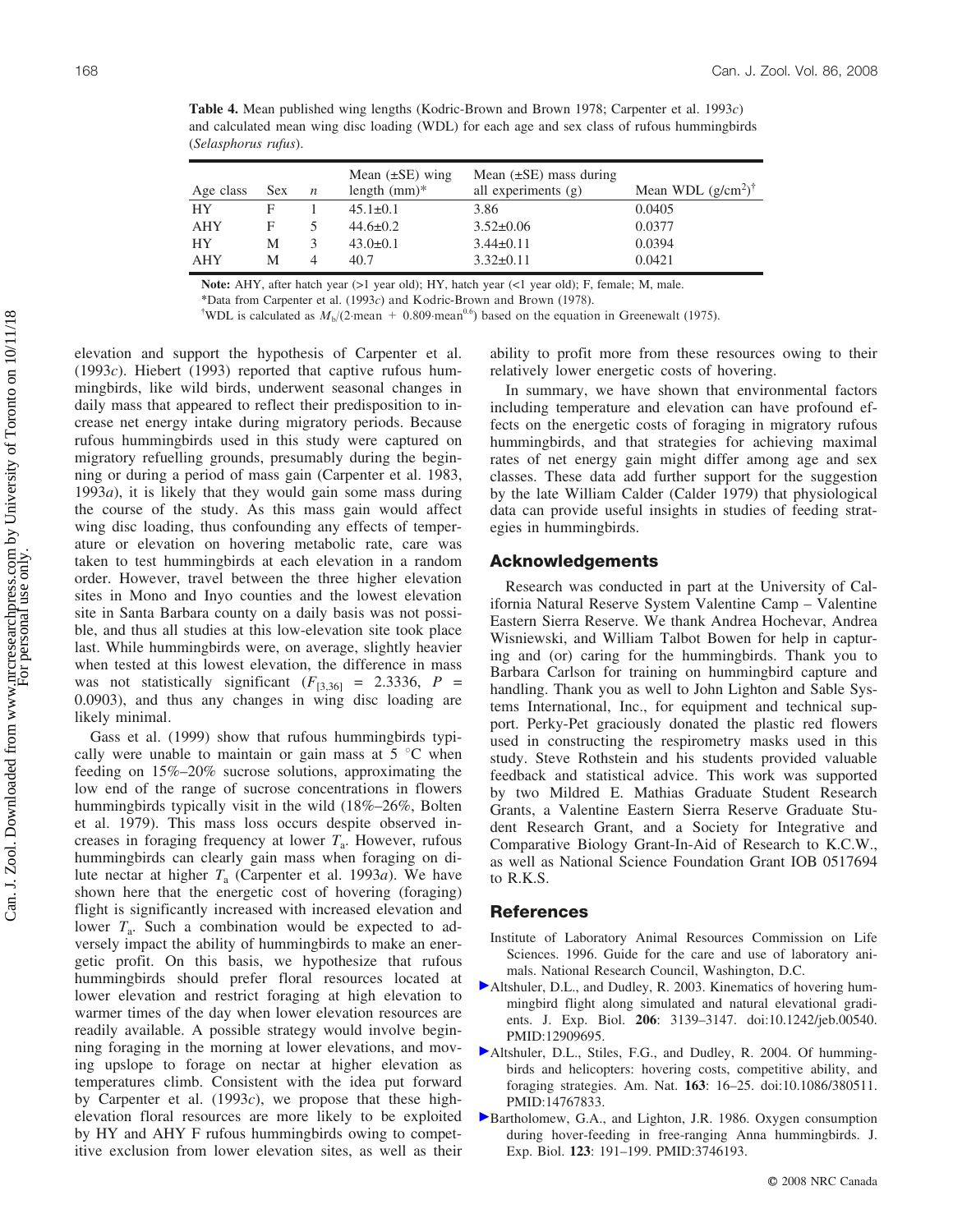- Berger, M. 1974. Energiewechsel von Kolibris beim Schwirrflug unter Hohenbedingungen. J. Ornithol. **115**: 273–288. doi:10. 1007/BF01644325.
- Berger, M., and Hart, J.S. 1972. Die atmung beim kolibri *Amazilia fimbriata* wahrend des schwirrfluges bei verschiedenen umgebungstemperaturen. J. Comp. Physiol. **81**: 363–380. doi:10. 1007/BF00697756.
- Bolten, A.B., Feinsinger, P., Baker, H.G., and Baker, I. 1979. Calculation of sugar concentration in flower nectar. Oecologia (Berl.), **41**: 301–304. doi:10.1007/BF00377434.
- Calder, W.A., III. 1979. On the temperature-dependency of optimal nectar concentrations for birds. J. Theor. Biol. **78**: 185–196. doi:10.1016/0022-5193(79)90263-7. PMID:491711.
- Calder, W.A., III. 1987. Southbound through Colorado: migration of rufous hummingbirds. Natl. Geogr. Res. **3**: 40–51.
- Carpenter, F.L., Paton, D.C., and Hixon, M.A. 1983. Weight gain and adjustment of feeding territory size in migrant hummingbirds. Proc. Natl. Acad. Sci. U.S.A. **80**: 7259–7263. doi:10. 1073/pnas.80.23.7259. PMID:16593394.
- Carpenter, F.L., Hixon, M.A., Beuchat, C.A., Russell, R.W., and Paton, D.C. 1993*a*. Biphasic mass gain in migrant hummingbirds: body composition changes, torpor, and ecological significance. Ecology, **74**: 1173–1182. doi:10.2307/1940487.
- Carpenter, F.L., Hixon, M.A., Russell, R.W., Paton, D.C., and Temeles, E.J. 1993*b*. Interference asymmetries among age–sex classes of rufous hummingbirds during migratory stopovers. Behav. Ecol. Sociobiol. **33**: 297–304.
- Carpenter, F.L., Hixon, M.A., Temeles, E.J., Russell, R.W., and Paton, D.C. 1993*c*. Exploitative compensation by subordinate age– sex classes of migrant rufous hummingbirds. Behav. Ecol. Sociobiol. **33**: 305–312.
- Chai, P., and Dudley, R. 1995. Limits to vertebrate locomotor energetics suggested by hummingbirds hovering in heliox. Nature (London), **377**: 722–725. doi:10.1038/377722a0.
- Chai, P., and Dudley, R. 1996. Limits to flight energetics of hummingbirds hovering in hypodense and hypoxic gas mixtures. J. Exp. Biol. **199**: 2285–2295. PMID:8896366.
- Chai, P., Chang, A.C., and Dudley, R. 1998. Flight thermogenesis and energy conservation in hovering hummingbirds. J. Exp. Biol. **201**: 963–968. PMID:9487101.
- Ellington, C.P. 1984. The aerodynamics of hovering insect flight. VI. Lift and power requirements. Philos. Trans. R. Soc. Lond. B Biol. Sci. **305**: 145–181. doi:10.1098/rstb.1984.0054.
- Feinsinger, P., and Chaplin, S.B. 1975. On the relationship between wing disc loading and foraging strategy in hummingbirds. Am. Nat. **109**: 217–224. doi:10.1086/282988.
- Feinsinger, P., and Colwell, R.K. 1978. Community organization among neotropical nectar-feeding birds. Am. Zool. **18**: 779–795.
- Feinsinger, P., Colwell, R.K., Terborgh, J., and Chaplin, S.B. 1979. Elevation and the morphology, flight energetics and foraging ecology of tropical hummingbirds. Am. Nat. **113**: 481–497. doi:10.1086/283408.
- Gass, C.L., and Garrison, J.S.E. 1999. Energy regulation by traplin-

ing hummingbirds. Funct. Ecol. **13**: 483–492. doi:10.1046/j. 1365-2435.1999.00335.x.

- [G](http://www.nrcresearchpress.com/action/showLinks?doi=10.1139%2FZ07-127&system=10.1139%2Fz98-221&isi=000082269700013&citationId=p_23_1)ass, C.L., Romich, M.T., and Suarez, R.K. 1999. Energetics of hummingbird foraging at low ambient temperature. Can. J. Zool. **77**: 314–320. doi:10.1139/cjz-77-2-314.
- [G](http://www.nrcresearchpress.com/action/showLinks?doi=10.1139%2FZ07-127&crossref=10.2307%2F1006161&citationId=p_24_1)reenewalt, C.H. 1975. The flight of birds: the significant dimensions, their departure fromm the requirements for dimensional similarity, and the effect on flight aerodynamics of that departure. Trans. Am. Philos. Soc. **65**: 1–67. doi:10.2307/1006161.
- Hiebert, S.M. 1990. Energy costs and temporal organization of torpor in the rufous hummingbird (*Selasphorus rufus*). Physiol. Zool. **63**: 1082–1097.
- [H](http://www.nrcresearchpress.com/action/showLinks?doi=10.1139%2FZ07-127&isi=A1993NL01100011&citationId=p_26_1)iebert, S.M. 1993. Seasonal changes in body mass and use of torpor in a migratory hummingbird. Auk, **110**: 787–797.
- [K](http://www.nrcresearchpress.com/action/showLinks?doi=10.1139%2FZ07-127&crossref=10.2307%2F1936374&citationId=p_27_1)odric-Brown, A., and Brown, J.H. 1978. Influence of economics, interspecific competition, and sexual dimorphism on territoriality of migrant rufous hummingbirds. Ecology, **59**: 285–296. doi:10.2307/1936374.
- Lasiewski, R.C. 1963. Oxygen consumption of torpid, resting, active and flying hummingbirds. Physiol. Zool. **36**: 122–140.
- López-Calleja, M.V., and Bozinovic, F. 1995. Maximum metabolic rate, thermal insulation and aerobic scope in a small-sized Chilean hummingbird (*Sephanoides sephanoides*). Auk, **112**: 1034– 1036.
- [M](http://www.nrcresearchpress.com/action/showLinks?doi=10.1139%2FZ07-127&pmid=10893171&crossref=10.1086%2F316753&isi=000088611300008&citationId=p_30_1)cWhorter, T.J., and Martínez del Rio, C. 2000. Does gut function limit hummingbird food intake? Physiol. Biochem. Zool. **73**: 313–324. doi:10.1086/316753. PMID:10893171.
- Russell, S.M., and Russell, R.O. 2001. The North American banders' manual for banding hummingbirds. Available from the North American Banding Council, Point Reyes Station, Calif.
- [S](http://www.nrcresearchpress.com/action/showLinks?doi=10.1139%2FZ07-127&isi=A1979GF09800009&citationId=p_32_1)chuchmann, K.L. 1979. Metabolism of flying hummingbirds. Ibis, **121**: 85–86.
- [S](http://www.nrcresearchpress.com/action/showLinks?doi=10.1139%2FZ07-127&pmid=2251266&crossref=10.1073%2Fpnas.87.23.9207&isi=A1990EL36600028&citationId=p_33_1)uarez, R.K., Lighton, J.R.B., Moyes, C.D., Brown, G.S., Gass, C.L., and Hockachka, P.W. 1990. Fuel selection in rufous hummingbirds: ecological implications of metabolic biochemistry. Proc. Natl. Acad. Sci. U.S.A. **87**: 9207–9210. doi:10.1073/pnas. 87.23.9207. PMID:2251266.
- [W](http://www.nrcresearchpress.com/action/showLinks?doi=10.1139%2FZ07-127&pmid=17562889&crossref=10.1242%2Fjeb.005363&isi=000247722400018&citationId=p_34_1)elch, K.C., Jr., and Suarez, R.K. 2007. Oxidation rate and turnover of ingested sugar in hovering Anna's (*Calypte anna*) and rufous (*Selasphorus rufus*) hummingbirds. J. Exp. Biol. **210**: 2154–2162. doi:10.1242/jeb.005363. PMID:17562889.
- [W](http://www.nrcresearchpress.com/action/showLinks?doi=10.1139%2FZ07-127&pmid=17041873&crossref=10.1086%2F507665&isi=000241381400010&citationId=p_35_1)elch, K.C., Jr., Bakken, B.H., Martínez del Rio, C., and Suarez, R.K. 2006. Hummingbirds fuel hovering flight with newly ingested sugar. Physiol. Biochem. Zool. **79**: 1082–1087. doi:10. 1086/507665. PMID:17041873.
- [W](http://www.nrcresearchpress.com/action/showLinks?doi=10.1139%2FZ07-127&pmid=17562888&crossref=10.1242%2Fjeb.005389&isi=000247722400017&citationId=p_36_1)elch, K.C., Jr., Altshuler, D.L., and Suarez, R.K. 2007. Oxygen consumption rates in hovering hummingbirds reflect substratedependent differences in P/O ratios: carbohydrate as a 'premium fuel'. J. Exp. Biol. **210**: 2146–2153. doi:10.1242/jeb.005389. PMID:17562888.
- [W](http://www.nrcresearchpress.com/action/showLinks?doi=10.1139%2FZ07-127&pmid=833070&isi=A1977CV05900021&citationId=p_37_1)ithers, P.C. 1977. Measurement of  $VO<sub>2</sub>$ , VCO<sub>2</sub>, and evaporative water loss with a flow-through mask. J. Appl. Physiol. **42**: 120– 123. PMID:833070.